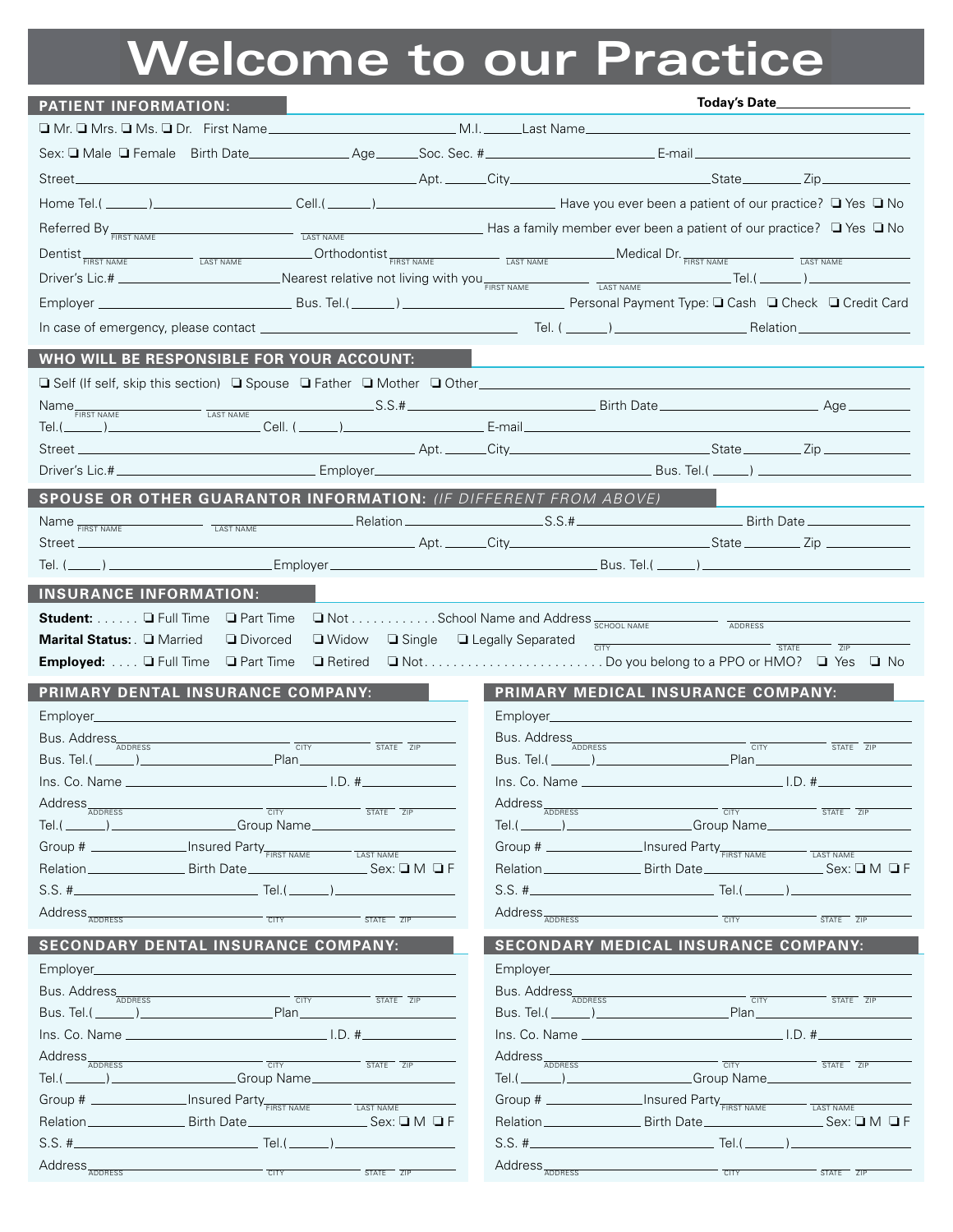## **HEALTH HISTORY:**

**To our patients:** *Although oral surgeons primarily treat the area in and around your mouth, your mouth is part of your entire body. Health problems that you may have, or medications that you may be taking, could have an important interrelationship with the care that you will be receiving. Thank you for answering the following questions. Your answers are for our records only and will be considered confidential.*

Reason for today's office visit?

|             |                                                                         |              |                  |                                                                                                                                                                                                        | Yes    | No                    |
|-------------|-------------------------------------------------------------------------|--------------|------------------|--------------------------------------------------------------------------------------------------------------------------------------------------------------------------------------------------------|--------|-----------------------|
| 1.          | Height_                                                                 | $\_Weiaht\_$ |                  |                                                                                                                                                                                                        | $\Box$ | ◘                     |
| 2.          |                                                                         |              |                  |                                                                                                                                                                                                        | ❏      | ❏                     |
| 3.          | If so, for what are you being treated?                                  |              |                  |                                                                                                                                                                                                        | ❏      | ❏                     |
| 4.          |                                                                         |              |                  |                                                                                                                                                                                                        | ❏      | ❏                     |
|             | If so, describe                                                         |              |                  |                                                                                                                                                                                                        |        |                       |
| 5.          |                                                                         |              |                  | Do you have unhealed / recurrent injuries or inflamed areas, growths or sore spots in or around your mouth?                                                                                            | ❏      | ❏                     |
|             | If so, describe where                                                   |              |                  |                                                                                                                                                                                                        |        |                       |
| 6.          |                                                                         |              |                  | Do you have a prosthetic joint / implant? If so, describe where _________________________                                                                                                              | ❏      | ❏                     |
| 7.          |                                                                         |              |                  |                                                                                                                                                                                                        | ❏      | ❏                     |
| 8.<br>9.    |                                                                         |              |                  | Have you, or a family member, had any unusual or serious reactions to general anesthesia?<br>Has a physician or previous dentist recommended that you take antibiotics prior to your dental treatment? | ❏<br>❏ | ❏<br>$\Box$           |
|             |                                                                         |              |                  |                                                                                                                                                                                                        |        |                       |
|             | HAVE YOU HAD, OR DO YOU CURRENTLY HAVE: YES NO                          |              | <b>NOTES</b>     | HAVE YOU HAD, OR DO YOU CURRENTLY HAVE: YES NO                                                                                                                                                         |        | <b>NOTES</b>          |
|             | 10. Rheumatic fever?                                                    |              |                  | 38. Stroke?                                                                                                                                                                                            |        |                       |
|             | 11. Damaged heart valves /<br>mitral valve prolapse?                    |              |                  | 39. Thyroid trouble?                                                                                                                                                                                   |        |                       |
|             | 12. Heart murmur?                                                       |              |                  | 40. Diabetes?                                                                                                                                                                                          |        |                       |
|             | 13. High blood pressure?                                                |              |                  | 41. Low blood sugar?                                                                                                                                                                                   |        |                       |
|             | 14. Low blood pressure?                                                 |              |                  | 42. Kidney trouble?                                                                                                                                                                                    |        |                       |
|             | 15. Chest pain / angina?                                                |              |                  | 43. High cholesterol?                                                                                                                                                                                  |        |                       |
|             | 16. Heart attack(s)?                                                    |              |                  | 44. Are you on dialysis?                                                                                                                                                                               |        |                       |
|             | 17. Irregular heart beat?                                               |              |                  | 45. Swollen ankles / arthritis / joint disease?                                                                                                                                                        |        |                       |
|             | 18. Cardiac pacemaker?                                                  |              |                  | Osteoporosis / osteopenia?<br>46.<br>47. Osteonecrosis?                                                                                                                                                |        |                       |
|             | 19. Heart surgery?                                                      |              |                  | 48. Stomach ulcers / acid reflux?                                                                                                                                                                      |        |                       |
|             | 20. Pneumonia, bronchitis, chronic cough?                               |              |                  | 49. Contagious diseases?                                                                                                                                                                               |        |                       |
| 21. Asthma? |                                                                         |              |                  | 50. Sexually transmitted diseases?                                                                                                                                                                     |        |                       |
|             | 22. Hay fever / sinus problems?                                         |              |                  | 51. Problems with immune system?                                                                                                                                                                       |        |                       |
|             | 23. Snoring / sleep apnea?                                              |              |                  | Possibly from medication / surgery, etc.                                                                                                                                                               |        |                       |
|             | 24. Difficult breathing / other lung trouble?                           |              |                  | 52. Delay in healing?                                                                                                                                                                                  |        |                       |
|             | 25. Tuberculosis?                                                       |              |                  | 53. A tumor or growth?                                                                                                                                                                                 |        |                       |
|             | 26. Emphysema?                                                          |              |                  | 54. Cancer / radiation therapy /                                                                                                                                                                       |        |                       |
|             | 27. Do you smoke?                                                       |              |                  | chemotherapy?                                                                                                                                                                                          |        |                       |
|             | If so, number of packs a day_<br>28. Do you use chewing tobacco?        |              |                  | Chronic fatigue / night sweats?<br>55.                                                                                                                                                                 |        |                       |
|             |                                                                         |              |                  | Are you on a diet?<br>56.                                                                                                                                                                              |        |                       |
|             | 29. Blood transfusion?<br>30. Blood disorder such as anemia?            |              |                  | 57. A history of alcohol abuse?<br>A history of drug abuse?<br>58.                                                                                                                                     |        |                       |
|             | 31. Bruise easily?                                                      |              |                  | Contact lenses?<br>59.                                                                                                                                                                                 |        |                       |
|             | 32. Bleeding tendency / abnormal bleed?                                 |              |                  | Eye disease / glaucoma?<br>60.                                                                                                                                                                         |        |                       |
|             | 33. Hepatitis, jaundice, or liver disease?                              |              |                  | 61. Mental health problems / anxiety /                                                                                                                                                                 |        |                       |
|             | 34. Infectious mononucleosis?                                           |              |                  | depression?                                                                                                                                                                                            |        |                       |
|             | 35. Gallbladder trouble?                                                |              |                  | 62. A removable dental appliance?                                                                                                                                                                      |        |                       |
|             | 36. Fainting spells?                                                    |              |                  | 63. Pain or clicking of jaws when eating?                                                                                                                                                              |        |                       |
|             | 37. Convulsions / epilepsy?                                             |              |                  |                                                                                                                                                                                                        |        |                       |
|             | <b>WOMEN ONLY:</b> (QUESTIONS 64-67)                                    |              |                  |                                                                                                                                                                                                        |        |                       |
|             |                                                                         |              | <b>No</b><br>Yes |                                                                                                                                                                                                        |        | No<br>Yes             |
|             | 64. Is there a possibility of pregnancy?<br>65. Expected delivery date? |              | $\Box$<br>$\Box$ | 67. Are you taking birth control pills?                                                                                                                                                                |        | $\Box$<br>❏<br>❏<br>⊔ |

**Note:** *Antibiotics (such as penicillin) may alter the effectiveness of birth control pills. Consult your physician / gynecologist for assistance regarding other methods of birth control.*